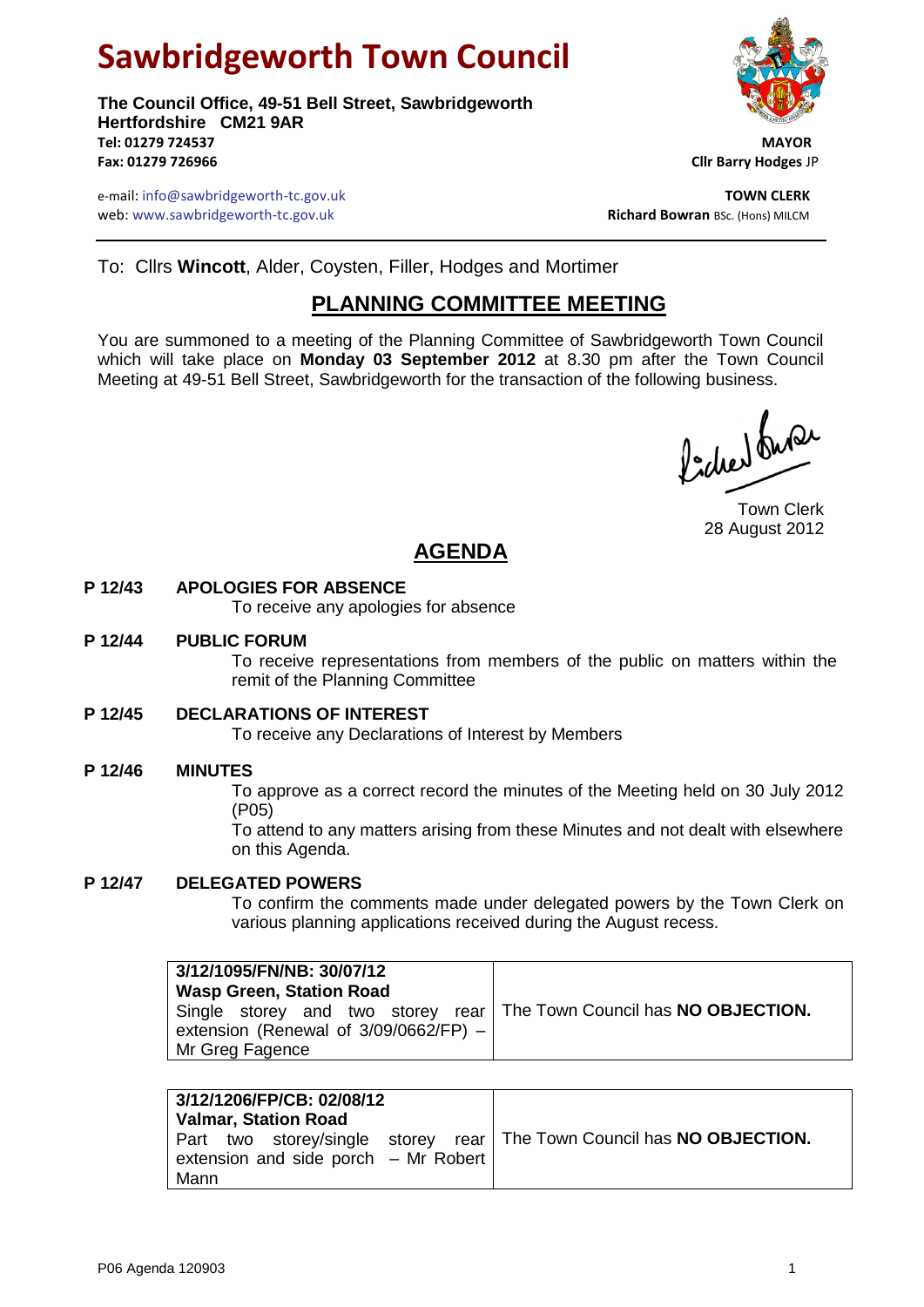| 3/12/1227/FP/NB: 02/08/12<br>2 Atherton End<br>Loft conversion with rear dormer window<br>- Mr Dinesh Patel                                                                               | The Town Council has <b>NO OBJECTION.</b>                                                                                           |
|-------------------------------------------------------------------------------------------------------------------------------------------------------------------------------------------|-------------------------------------------------------------------------------------------------------------------------------------|
| 3/12/1228/FP/CB: 30/07/12<br>10 Roman Rise<br>Conversion of garage to habitable room<br>– Mr R Mair                                                                                       | The Town Council has NO OBJECTION.                                                                                                  |
| 3/12/1279/FP/NB: 08/08/12<br><b>14 Newton Drive</b><br>Conversion of loft to incorporate 2no<br>rear dormer windows and 4no velux<br>windows to front elevation – Mr James<br><b>Bird</b> | The Town Council has NO OBJECTION.                                                                                                  |
| 3/12/1287/FP/SE: 07/08/12<br><b>Valentines, 3 Bakers Walk</b><br>Change of use of first floor from offices                                                                                | The Town Council has NO OBJECTION but<br>would like the Case Officer to note that the<br>proposed fire exist would be into a locked |

#### **P 12/48 PLANNING APPLICATIONS RECEIVED FROM EHC**

to 2 bedroom flat - Mr Anthony Eisen

To consider Planning Applications received from EHC since the last meeting of the Planning Committee.

| 3/12/1373/FP/CB: 21/08/12<br>62 High Wych Road<br>Erection of conservatory - Malcolm |
|--------------------------------------------------------------------------------------|
|                                                                                      |

| 3/12/13/9/FP/CA: 23/08/12                 |
|-------------------------------------------|
| <b>10 Falconers Park</b>                  |
| Single storey rear extension, first floor |
| side extension, dormer window to front    |
| elevation and front porch -               |
|                                           |

#### **P 12/49 LATE PLANNING APPLICATIONS**

To deal with Planning Applications Notifications from E.H.C. (if any) following the publication of this Agenda and received before 30 August 2012.

# **P 12/50 PLANNING DECISIONS MADE BY EHC**

To receive Planning Decisions from EHC (The Town Council's comments are shown in brackets)

#### **3/12/0466/CL**

#### **14 Sayesbury Road**

Rear dormer window, rooflights and single storey rear extension

#### **3/12/0862/FP**

## **Leventhorpe School, Cambridge Road**

Internal alterations to convert existing gymnasium into new learning resource centre with additional **Granted** mezzanine accommodation. Associated new plant **(No Objection)**located at roof level. Widening of existing internal corridor to provide break out space. 7 no. flat modular rooflights positioned over foyer and corridor spaces

**Note: A Certificate of Lawful use or Development has been granted for this extension**

shopping precinct (Bakers Walk) and the Committee feel this needs to be changed.